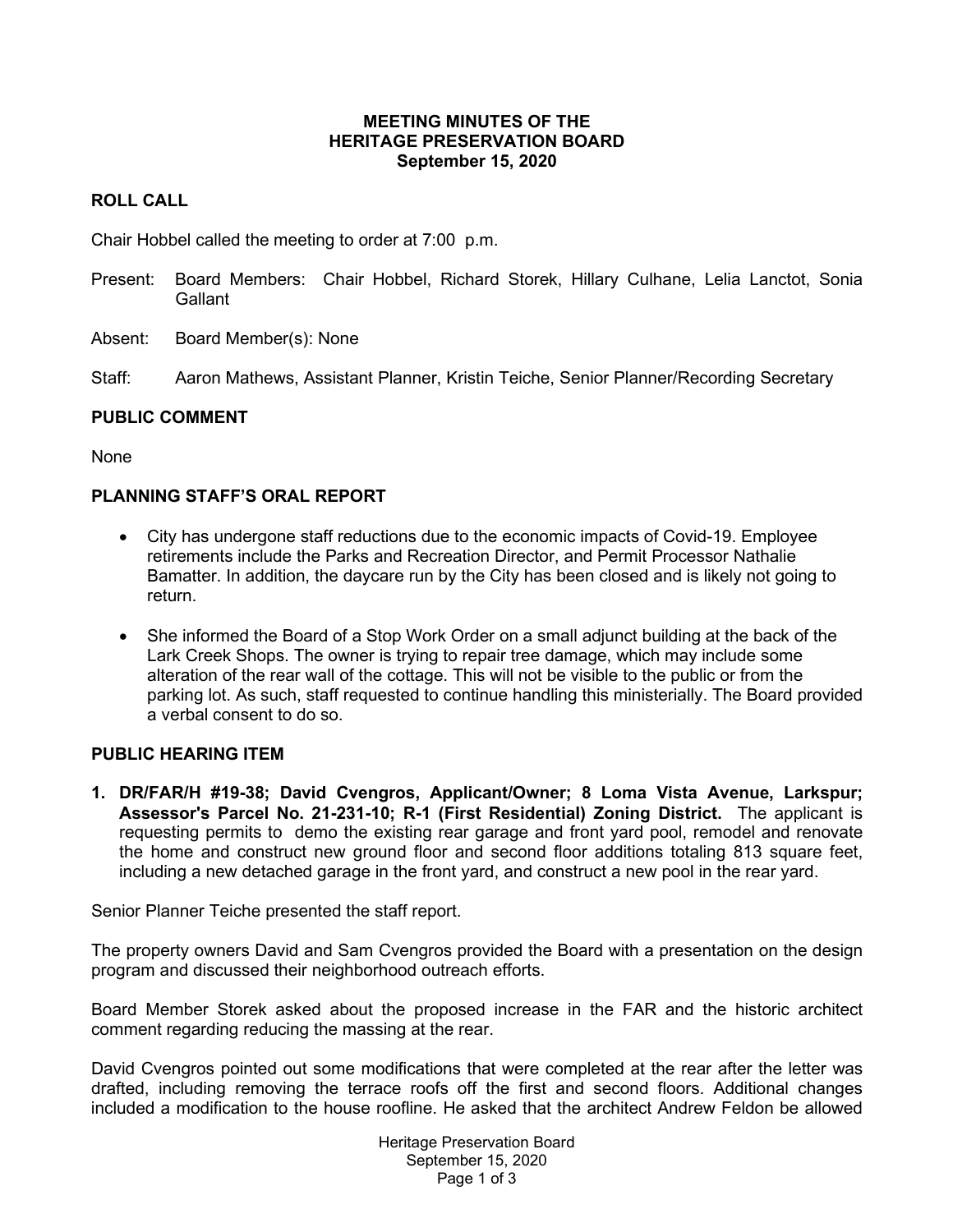to speak to further elucidate. Mr. Feldon then further addressed the modifications that he believed reduced the massing at the rear.

Board Members Gallant and Lanctot asked if the removal of the porch roofline met the historic architects suggestion that the massing of new additions should be reduced. Planner Teiche indicated she would have to send the revised plans to the historic architect to review and answer this question. However, Planner Teiche did agree that the removal of the rooflines did modestly reduce the visual massing.

Board Member Culhane noted that when standing on Loma Vista Avenue, she could not see the new massing of the additions. The historic front façade remains dominant. Therefore, the massing that the historic architect was referring to in her letter is not visible.

Board Member Gallant clarified that it appeared the historic architect was referring to the view from Alexander Avenue. Planner Teiche confirmed this was the case.

Chair Hobbel indicated that he walked the site and due to the large setback of the home from Alexander Avenue, it did not appear that the addition would be out of scale. The front will retain its historic features and articulation, but the view from Alexander is not currently as detailed or character defining. The new additions will make this elevation more attractive and interesting.

There being no further questions by the Board, Chair Hobbel then closed the public hearing and asked if any members of the audience wished to speak about the project. There was no public input.

Chair Hobbel then requested discussion by the Board.

Board Member Lanctot indicated that she was impressed with the property owners presentation and their efforts to restore this residence. Board Members Gallant and Culhane agreed.

Board Member Storek asked if any Board Members had any concerns or objections to the design? The other Board Members confirmed that they did not.

Board Member Storek then noted that although there were other Planning applications that would require further consideration by the Planning Commission, the Board's focus is on the applicant's approach to the historic renovation/restoration of this resource.

M/s Storek/Culhane moved, and the Board approved 5-0, to recommend approval of the application as submitted.

#### **BUSINESS ITEMS**

1. Election of Vice Chair

M/s Lanctot/Storek moved to nominate Board Member Culhane to serve as Vice Chair, and the Board approved 5-0.

2. Board Member Reports

Board Member Lanctot provided a brief background regarding the Larkspur Community Foundation and its mission. The Foundation manages the Helen Heitkamp Historic Fund which was created with donations from the late Ms. Heitkamp's estate. One recent project funded by this program, and spear

> Heritage Preservation Board September 15, 2020 Page 2 of 3